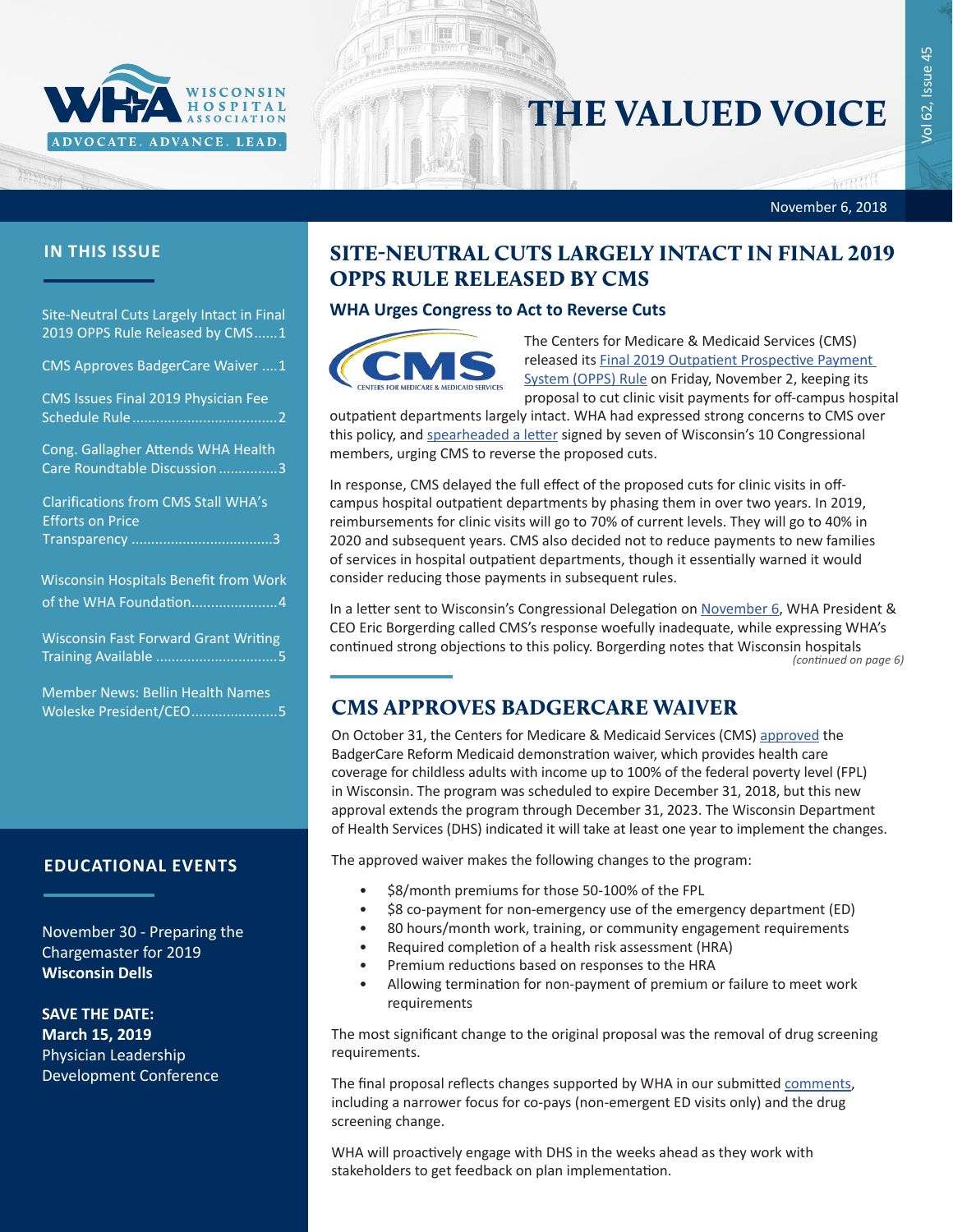# <span id="page-1-0"></span>CMS ISSUES FINAL 2019 PHYSICIAN FEE SCHEDULE RULE



The Centers for Medicare & Medicaid Services (CMS) issued the 2019 physician fee schedule (PFS) final rule November 1. The rule addresses a wide range of topics from physician reimbursement to the Quality Payment Program (MACRA). Key elements of the rule are noted below.

**Physician fee schedule:** The rule proposes to update physician fee schedule rates by 0.25% in calendar year 2019, as required under MACRA.

### **Evaluation and Management Coding (E&M):**

- *• Streamlining E&M documentation:* In response to comments from WHA and others about the need to alleviate physician burnout that results from Electronic Health Record (EHR) documentation, CMS is streamlining E&M coding procedures for calendar year 2019 and beyond. Specific rule provisions that accomplish this goal include:
	- Removing redundancy in E&M visit documentation when that information is already in the patient record, and requiring physicians to focus their documentation on what has changed since the last visit or on pertinent items that have not changed.
	- Eliminating the requirement to document the medical necessity of a home visit in lieu of an office visit.
	- Removal of potentially duplicative requirements for notations in medical records that may have previously been included by residents or other members of the medical team for E&M visits furnished by teaching physicians.
- *• E&M Reimbursement changes:* In the preliminary version of the rule, CMS proposed to collapse the payment rates for E&M levels two through five for office and outpatient visits into a single payment rate. CMS retreated from this position in the final rule in response to comments from WHA and other organizations.

Under the final version, only E&M levels two through four will be combined into one rate. Level five will remain as is to account for the higher costs of treating the most complex patients. Additionally, CMS backed off the proposed 2019 implementation date, and now seeks to implement these changes in 2021. CMS will also be streamlining additional E&M documentation requirements when the E&M coding levels are combined in 2021.

**Site-neutral payments:** In 2017, CMS implemented reductions to certain items and services in hospital outpatient provider-based departments, setting those rates at 40% of the outpatient prospective payment system (OPPS) rates. In the 2019 final rule, CMS is maintaining payment for these services at 40% of the OPPS amount for CY2019.

**Reimbursement for Technology-Based Communications:** The rule will pay separately for newly defined physician services that use communications technology. The new services that will be reimbursed under Medicare are "virtual check-ins"—brief, non-faceto-face appointments via communications technology; evaluation of patient-submitted photos; chronic care remote physiologic monitoring; and interprofessional internet consultation.

**Telehealth changes:** Beginning January 1, 2019, CMS is adding two Healthcare Common Procedure Coding System (HCPCS) codes to the list of Medicare-covered telehealth services: G0513 and G0514, which describe prolonged preventive services in an outpatient setting.

**Payment for Medicare Part B drugs:** Among other changes, the rule implements a policy change on January 1, 2019, so that Medicare payments for Part B drugs more closely match the actual costs of the medications being delivered. The proposed payment reduction for new Part B drugs from the rate of Wholesale Acquisition Cost (WAC) plus 6% to WAC plus 3%. This rate would only apply while average sales price data are unavailable.

**Quality Payment Program (MACRA) changes:** The rule contains several changes to the Merit-Based Incentive Payment System (MIPS). Some of these changes include:

- Removing MIPS process-based quality measures that have been deemed as "low value" or "low priority."
- Starting in the 2021 payment year, increasing the weight of the MIPS cost category to 15% while lowering the weight of the quality category to 45%.
- Overhauling the MIPS "Promoting Interoperability" category to allow consumers better access to their own health data, and to align the performance category requirements with the Promoting Interoperability Program proposed for hospitals in the Inpatient Prospective Payment System (IPPS) rule.
- Beginning in 2021, adding an additional exclusionary category for MIPS: those clinicians who provide 200 or less covered professional services per year under the PFS.
- Starting in 2019, allowing clinicians who are not required to participate in MIPS to opt-in to the program.

For further information on the final rule, contact WHA's Vice President of Policy Development [Laura Rose](mailto:lrose@wha.org) or Director of Federal & State Affairs [Jon Hoelter](mailto:jhoelter@wha.org).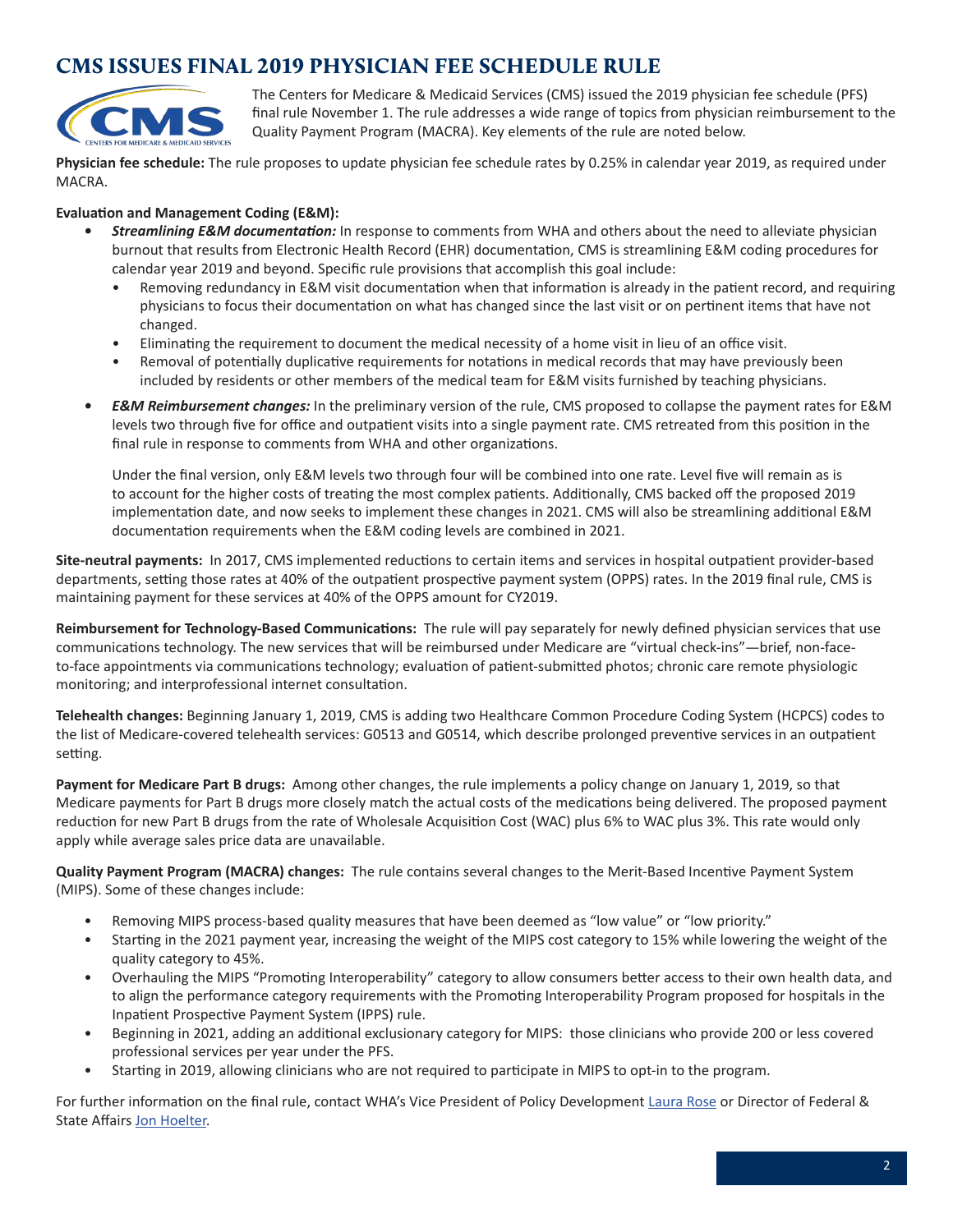### <span id="page-2-0"></span>CONG. GALLAGHER ATTENDS WHA HEALTH CARE ROUNDTABLE DISCUSSION

### **WHA Members thank Rep. Gallagher for Support on Opioid Package, 340B, and Site-Neutral Payment Issues**

U.S. Congressman Mike Gallagher joined area health system and hospital leaders from the 8th Congressional District for a WHA health care roundtable discussion in Green Bay on Monday, November 5. The meeting was hosted by Aurora BayCare Medical Center and attended by representatives from Advocate Aurora, Ascension, Bellin Health, HSHS, the Rural Wisconsin Health Cooperative, and Thedacare.

The meeting covered a wide range of topics, with WHA members thanking Congressman Gallagher for his many actions this session to support Wisconsin health care. Members thanked Rep. Gallagher for his votes on opioid treatment reform, specifically, removing Medicaid's ban on covering treatment in institutions of mental disease (IMDs), aligning patient substance use and mental health treatment records with HIPAA, and removing Medicare's telemedicine geographic site restrictions for substance use treatment (see [last week's Valued Voice](https://www.wha.org/WisconsinHospitalAssociation/media/WHANewsLetters/2018PDF/WHA-Newsletter-10-30-2018.pdf#page=1) for more information on these items). The group also discussed efforts to improve access to care in their local communities across the 8th Congressional District.

The 340B Prescription Drug Discount Program was another topic that WHA members thanked Rep. Gallagher for his support on, noting his co-sponsorship of HR 4392 which would reverse the more than \$40 million in cuts made in the 2018 outpatient payment rule. WHA members provided updates on how savings from



*Hospital leaders discussed several topics with Congressman Gallagher.* 

the 340B program have allowed them to add additional services in their local communities. Noting Congress's desire for additional transparency on the program, they also mentioned the American Hospital Association's work on [Commitment to Good Stewardship](https://www.aha.org/form/340b-hospital-commitment-to-good)  [Principles](https://www.aha.org/form/340b-hospital-commitment-to-good) (covered in *[The Valued Voice](https://www.wha.org/WisconsinHospitalAssociation/media/WHANewsLetters/2018PDF/WHA-Newsletter-10-9-2018.pdf#page=1)* October 9, 2018), which should give Congress a fuller picture of the benefit of the program nationally.

The meeting concluded with an update on the recently released 2019 Outpatient Payment Rule (see page 1). WHA members thanked Congressman Gallagher for signing onto a WHA-initiated letter to CMS expressing concerns over the proposal. They also asked for his



*(L to R): Tony Curry of Advocate Aurora; Bill Mann of ThedaCare; David Lally of HSHS; Dr. Brian Johnson of Aurora BayCare; Chris Augustian of Aurora BayCare; Jon Hoelter of WHA: Congressman Mike Gallagher; Dan Meyer of Aurora BayCare; Chris Woleske of Bellin Health; Dr. Scott Voskuil of Aurora BayCare; Jeremy Levin of RWHC; Elizabeth Cliffe of Ascension; and Jim Dietsche of Bellin Health.*

continued support as WHA works to identify a legislative fix for CMS's terribly misguided policy to reduce payments for clinic visits at off-campus hospital outpatient departments.

Congressman Gallagher thanked WHA members for keeping him updated on relevant issues and noted that he looks forward to continuing to work with WHA to identify solutions that improve health care for his constituents and the country as a whole.

# CLARIFICATIONS FROM CMS STALL WHA'S EFFORTS ON TRANSPARENCY REQUIREMENTS



The Affordable Care Act (ACA) and subsequent guidance from the Centers for Medicare & Medicaid Services (CMS) in fiscal years 2015 and 2019 Inpatient Prospective Payment System (IPPS) rules require each hospital beginning January 1, 2019, to publish a list of standard charges for all items and services provided by the hospital. The hospital must

make this list available on a public-facing website in a machine-readable format.

The Wisconsin Hospital Association (WHA) and the WHA Information Center (WHAIC) have been working to support Wisconsin hospital's efforts to comply with the ACA Transparency Requirement. WHA and WHAIC have been focused on reducing the

*(continued on page 4)*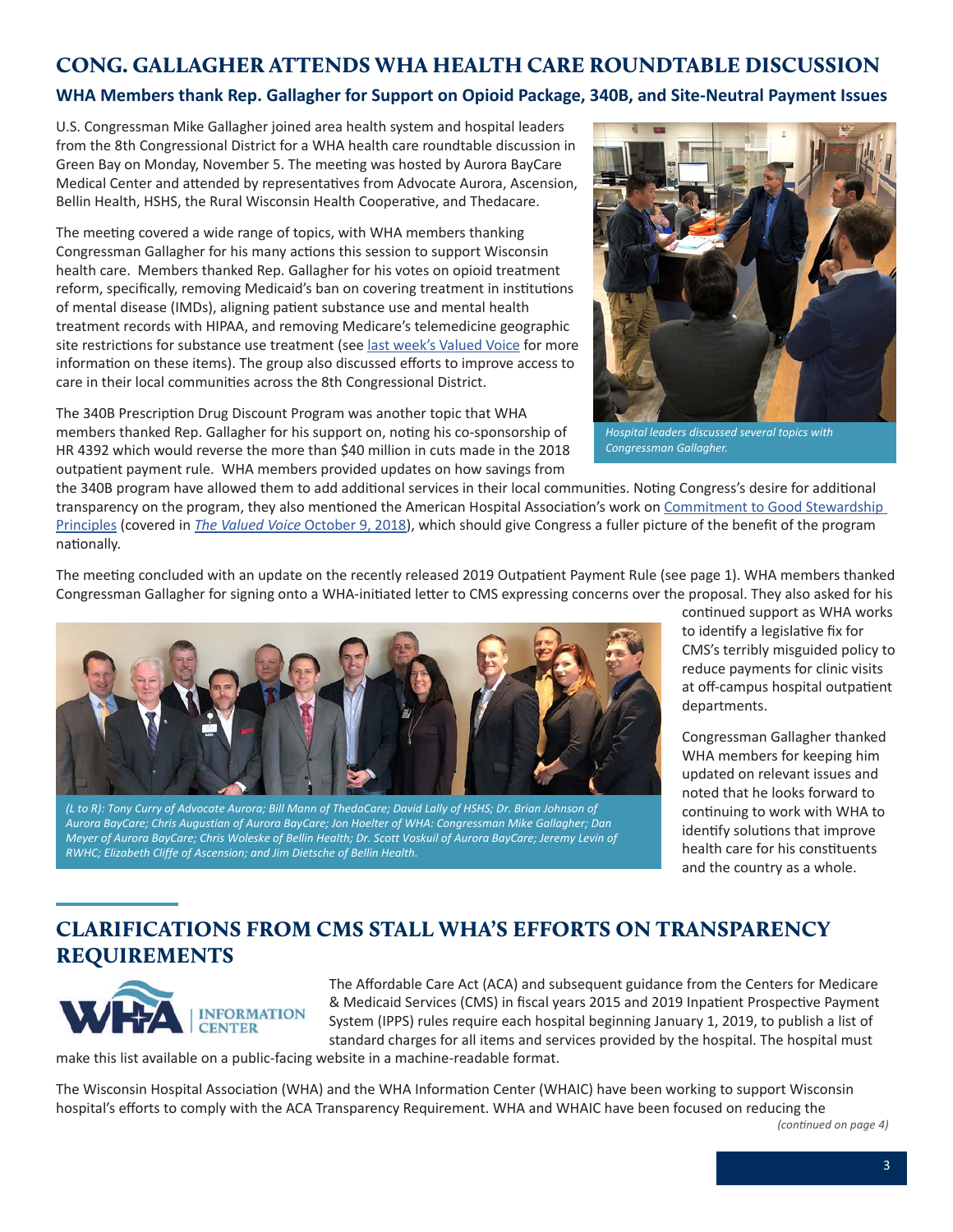#### <span id="page-3-0"></span>**Clarifications from CMS Stall WHA's Efforts on Transparency Requirements . . . Continued from page 3**

administrative burden for hospitals working to comply with the requirement, while providing information that would be more useable for hospitals' patients and other health care consumers. WHAIC intended to prepare for each Wisconsin hospital, a list of current standard charges for all items and services provided by the hospital, in a machine-readable format, that hospitals could make available via the internet as required by the ACA Transparency Requirement. The standard charges would have been displayed as groupings, such as APR-DRGs (All Patients Refined Diagnosis Related Groups) and EAPGs (Enhanced Ambulatory Patient Groups), which are more useful to consumers.

CMS, unfortunately, in response to questions from the American Hospital Association (AHA), has clarified to AHA that grouping of charges would not satisfy the requirement. It is widely recognized, including by CMS, that hospital chargemaster information is not helpful for consumers. According to AHA, however, CMS's current position is that the list must include the charge and description for each item or service provided by the hospital as represented in the chargemaster. Unfortunately, this means the hospital claims data collected by WHAIC is not granular enough to meet the requirement. WHA will continue to advocate for CMS to adopt a hospital price transparency policy that is consumer-focused and does not impose unnecessary costs and administrative burden on hospitals.

CMS is expected to provide further guidance as hospitals work to satisfy the Transparency Requirement. WHA will work to alert members when additional information becomes available.

CMS has not said how it will enforce the Transparency Requirement, but it has indicated it is considering making information regarding noncompliance with the requirement public. CMS is seeking comments on the most appropriate mechanism for enforcing the requirement, among other issues.

The WHA Transparency Task Force will be updating its toolkit document, including the recommendations and sample policy related to the Transparency Requirement, to reflect the new standards and additional guidance from CMS.

### WISCONSIN HOSPITALS BENEFIT FROM WORK OF THE WHA FOUNDATION

### **Remember the WHA Foundation during the season of giving**



The months of November and December are often referred to as the season of giving, which makes it the ideal time for the WHA Foundation to kick off its annual giving campaign. Each year, the WHA Foundation supports a variety of initiatives that have a statewide impact on health care in the areas of quality improvement, workforce development, and community collaboration.

In 2018, nearly 60 Wisconsin hospitals benefitted from support of the WHA Foundation. Was your hospital one of them?

In the course of hiring new employees in 2018, did your hospital hire a WHA Foundation Scholarship recipient? There were more than 30 scholarships awarded this year to students now working in health care in Wisconsin, and more than 400 in total since the program began 15 years ago. Chances are, you employ at least one of them.

Did a team of clinicians from your hospital participate in simulation training focused on better identifying sepsis or stroke symptoms in patients, or reacting to a high-risk birth scenario? Thanks to funding and coordination by the WHA Foundation, this annual program has allowed nearly 60 teams to improve their practice in a safe and controlled environment during the past three years. Chances are, one of your teams participated.

To continue supporting these types of initiatives in 2019, the WHA Foundation is asking for your support through its annual giving campaign. Contributions from WHA hospital and corporate members will be used to continue some of its most successful initiatives and give the Foundation the opportunity to consider new initiatives for funding in 2019.

Information about how to make your contribution can be found [here](https://www.wha.org/WisconsinHospitalAssociation/media/WHACommon/PDFs/2018WHAFoundation_web.pdf). For questions about the WHA Foundation's 2018 giving campaign, contact [Jennifer Frank](mailto:jfrank@wha.org).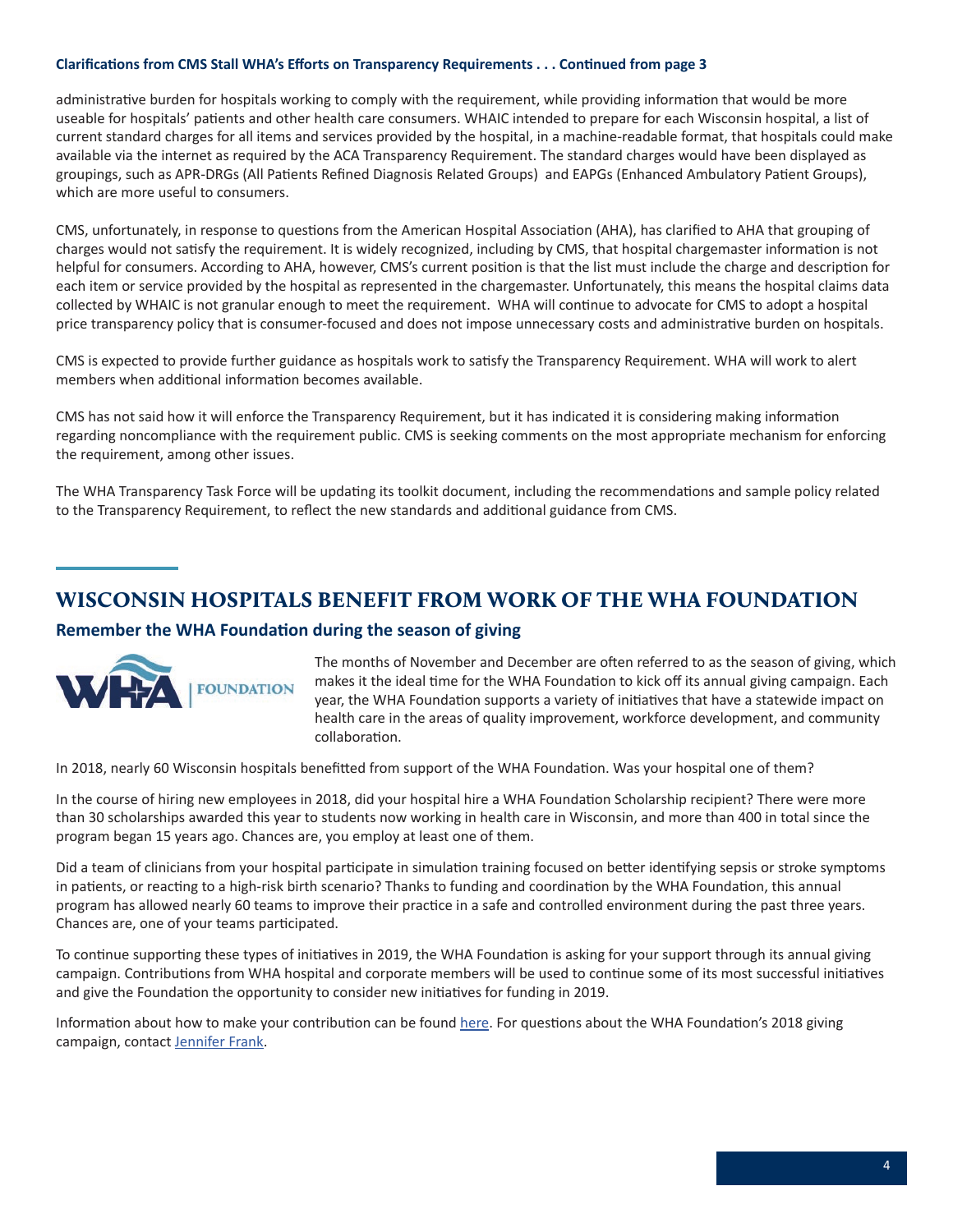# <span id="page-4-0"></span>WISCONSIN FAST FORWARD GRANT WRITING TRAINING AVAILABLE



High-quality care depends on a high-quality workforce. Wisconsin Fast Forward (WFF) grants can help WHA members build and sustain the workforce needed to provide the high-quality health care Wisconsin is known for nationwide.

The Wisconsin Department of Workforce Development (DWD) is offering a free informational grant application training session:

### **Submitting a Successful Wisconsin Fast Forward (WFF) Grant Thursday, November 8 1:30 – 3:00 p.m.**

[It's not too late to reserve a seat or register for the online training](https://webapps.dwd.state.wi.us/DWDLearningCenter/Login.aspx). The training session will increase applicants' understanding of the WFF grant application process, goals of the WFF grant program, process for funding, and information on what makes a successful WFF grant application.

WHA supported the Wisconsin Fast Forward legislation as another significant investment in workforce development. WFF grants help employers recruit and retain employees through training and education. WHA encourages its members to identify regional training opportunities and connect with workforce partners to develop WFF applications.

Grants for health science and health care related occupations range from \$5,000 to \$400,000. Grant applications remain open throughout the year with grant awards announced quarterly.

WHA member awardees and partnerships include:

- \$38,041 to Agnesian HealthCare in Fond du Lac to develop and deliver training to 10 incumbent workers and two new hires in nursing informatics
- \$206,702 grant to St. Elizabeth Hospital-Fremont Tower to train 254 staff members with the customized performance improvement skills that are required within a new, state-of-the-art facility
- \$175,393 to Upland Hills Health to provide customer service and technology training to 468 workers at its rural hospital
- \$386,000 to the Workforce Development Board of South Central Wisconsin to train 33 unemployed and 27 incumbent workers (60 trainees in total). The individuals will be trained as Certified Medical Assistants for placement at partnering organizations including UW Health, SSM Health and UnityPoint Health-Meriter.

[Register now with DWD](https://webapps.dwd.state.wi.us/DWDLearningCenter/Login.aspx) to reserve your seat. If you have any questions, contact [Andy Heidt](mailto:Andrew.heidt@dwd.wisconsin.gov) of DWD's Office of Skills Development-Wisconsin Fast Forward at 608-266-0174.

## MEMBER NEWS: BELLIN HEALTH NAMES WOLESKE PRESIDENT/CEO

### **Longtime health system leader succeeds George Kerwin**



Chris Woleske became President and CEO at Bellin Health in Green Bay October 1. She succeeds 47-year health system veteran George Kerwin, who announced his retirement in June.

Woleske has been with Bellin Health in a variety of roles since 1998, becoming Executive Vice President and COO in 2016. During her tenure, she has led the acquisition of several specialty practices including Cardiology Associates, Gastroenterology Associates and NEW ENT; expansion of Bellin Health services in Oconto and Marinette; and was instrumental in the development of Bellin Health Titletown Sports Medicine & Orthopedics.

Prior to joining Bellin, Woleske was an attorney at Liebmann, Conway, Olejniczak & Jerry, S.C. She is a graduate of the Stanford Graduate School of Business Executive

Program, and Woleske earned her Doctor of Law (J.D.) degree from Marquette University Law School. She holds a bachelor's degree in Health Care Administration from UW-Eau Claire.